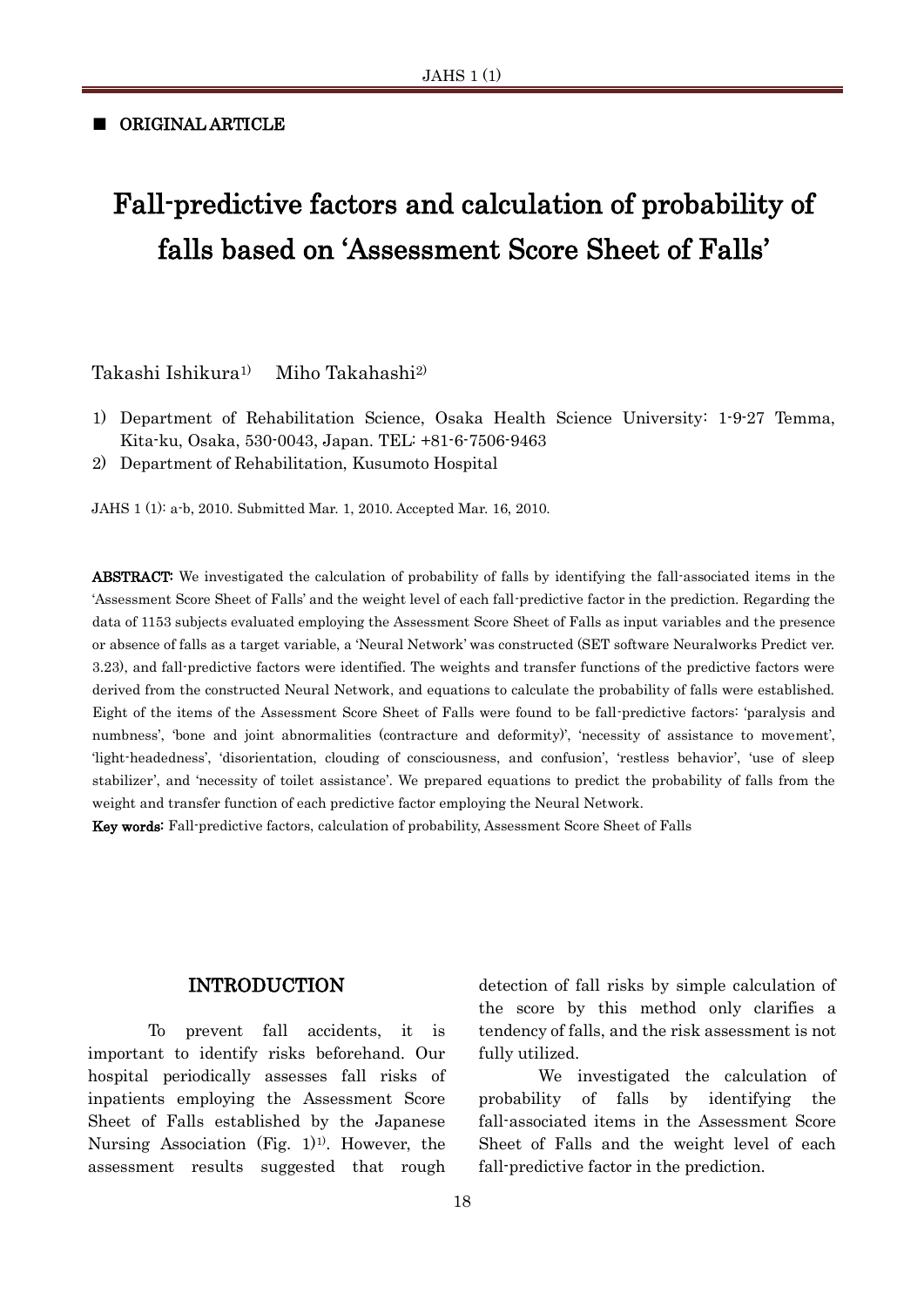| Classification |              | Characteristics                                                | Score          | Patient's evaluation |  |  |  |
|----------------|--------------|----------------------------------------------------------------|----------------|----------------------|--|--|--|
|                |              |                                                                |                |                      |  |  |  |
| А.             | Age          | Over 70 years or under 9 years                                 | $\overline{2}$ |                      |  |  |  |
| Β.             | Gender       | Male                                                           | $\mathbf{1}$   |                      |  |  |  |
| C.             | Past         | Experience of fall                                             | $\overline{2}$ |                      |  |  |  |
|                | medical      | Experience of syncope                                          |                |                      |  |  |  |
|                | D. Sensation | Visual disorder                                                | $\mathbf{1}$   |                      |  |  |  |
| Ε.             | Functional   | Paralysis or numbness                                          | $\mathcal{S}$  |                      |  |  |  |
|                | disorder     | Bone or joint abnormality (contracture, deformity)             |                |                      |  |  |  |
|                |              | Leg and muscle weakness                                        |                |                      |  |  |  |
|                |              | Use of a wheelchair, cane, or walker                           |                |                      |  |  |  |
| F.             | Activity     | Necessity of assistance for movement                           | $\mathbf{a}$   |                      |  |  |  |
|                |              | Bedridden condition<br>Light headedness                        |                |                      |  |  |  |
|                |              | Disorientation, clouded consciousness, or confusion            |                |                      |  |  |  |
|                | Cognitive    | Dementia                                                       |                |                      |  |  |  |
| G.             | function     | Reduced ability to make a judgment and understand              | $\overline{4}$ |                      |  |  |  |
|                |              | Restless behavior                                              |                |                      |  |  |  |
|                |              | Reduced memorizing ability and difficulty in learning          |                |                      |  |  |  |
|                |              | Analgesic $\Box$ Narcotic $\Box$ Sleep stabilizer<br>П         |                |                      |  |  |  |
| Η.             | Drugs        | Antiparkinsonism<br>Hypotensive diuretic<br>П                  | 1 each         |                      |  |  |  |
|                |              | Enema/laxative<br>Chemotherapy<br>П                            |                |                      |  |  |  |
|                |              | Urinary or fecal<br>Frequent urination<br>incontinence         |                |                      |  |  |  |
| T.             | Excretion    | $\Box$ Necessity of toilet<br>Urethral catheter                | 2 each         |                      |  |  |  |
|                |              | placement<br>assistance                                        |                |                      |  |  |  |
|                |              | Distant location of<br>$\Box$ Use of toilet at night<br>toilet |                |                      |  |  |  |
| Note           |              |                                                                | Total          |                      |  |  |  |
|                |              |                                                                | Risk level     |                      |  |  |  |

#### Assessment Score Sheet of Falls A 2

\* Scores by category are given to A to G, and by the number of checked items to H and I.

Risk level and total score

Risk level I (0-5 points): Falls may occur.

Risk level II (6-15 points): Falls are likely to occur.

Risk level III (16 or higher points): Falls frequently occur.

Fig. 1 Assessment Score Sheet of Falls

#### **SUBJECTS**

The subjects were 1,153 inpatients of our hospital between June 2007 and March 2009. There were 509 males and 644 females aged 36-103 years (mean  $\pm$  standard deviation: 80.5±9.1 years).

## **METHODS**

Regarding the data of the 1,153 patients on the Assessment Score Sheet of Falls as input variables and the presence or absence of falls as a target variable, a 'Neural Network' was constructed (SET software Neuralworks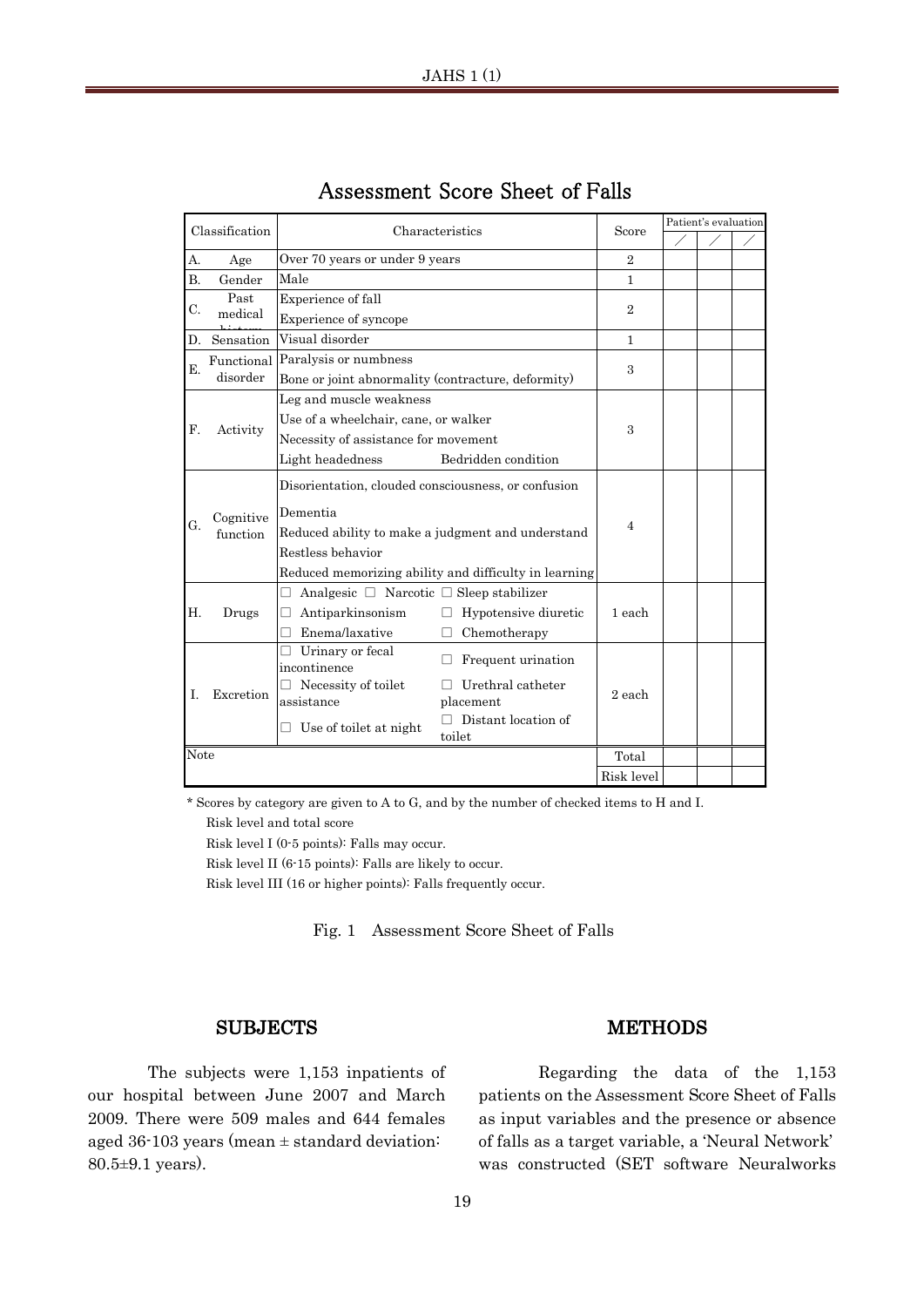Predict ver. 3.23), and fall-predictive factors were identified. The weights and transfer functions of the predictive factors were derived from the constructed Neural Network, and equations to calculate the probability of falls were established.

Consent to this study was obtained from the subjects, and the study was approved by the Research Ethics Committee of Shibata Hospital.

## RESULTS

Eight of the items of the Assessment Score Sheet of Falls were identified as fall-predictive factors by the Neural Network constructed regarding the results of the assessment sheet as input variables and the presence or absence of falls as a target variable: 'paralysis and numbness', 'bone and joint abnormalities (contracture and deformity)', 'necessity of assistance to movement', 'light-headedness', 'disorientation, clouding of consciousness, and confusion', 'restless behavior', 'use of sleep stabilizer', and 'necessity of toilet assistance'. The correlation coefficient and coefficient of determination between these items and the prediction of falls were 0.88 and 0.77, respectively.

The weights and transfer functions of the fall-predictive factors in the prediction of falls on the Neural Network are shown in Table 1. Based on these, the following equations to calculate the probability of falls were prepared:

h1=  $-0.18 + 0.14$  x (paralysis and numbness) + 0.37 x (bone and joint abnormalities (contracture and deformity)) + 0.51 x (necessity of assistance to movement) + 0.98 x (light-headedness) + 0.12 x (disorientation, clouding of consciousness, and confusion)  $+0.03$  x (restless behavior) + 0.13 x (use of sleep stabilizer) + 0.19 x (necessity of toilet assistance)

h2=  $0.07 + 0.16$  x (paralysis and numbness)

+ 0.08 x (bone and joint abnormalities (contracture and deformity)) + 0.26 x (necessity of assistance to movement) + 0.54 x (light-headedness) + 0.14 x (disorientation, clouding of consciousness, and confusion)  $+0.03$  x (restless behavior)  $+ 0.04$  x (use of sleep stabilizer)  $+ 0.03$  x (necessity of toilet assistance)

- h3=  $-2.03 + 0.78$  x (paralysis and numbness) + 0.95 x (bone and joint abnormalities (contracture and deformity)) + 0.50 x (necessity of assistance to movement) + 0.43 x (light-headedness) + 2.98 x (disorientation, clouding of consciousness, and confusion)  $+ 1.98$  x (restless behavior) + 3.40 x (use of sleep stabilizer) + 0.12 x (necessity of toilet assistance) + 2.98  $x \tanh$ "h1" + 0.14  $x \tanh$ "h2"
- h4=  $0.49 + 0.18$  x (paralysis and numbness) + 0.11 x (bone and joint abnormalities (contracture and deformity)) + 0.04 x (necessity of assistance to movement) + 0.31 x (light-headedness) + 0.99 x (disorientation, clouding of consciousness, and confusion)  $+ 0.31$  x (restless behavior) + 1.00 x (use of sleep stabilizer) + 0.16 x (necessity of toilet assistance) + 1.03  $x \tanh$ "h1" + 2.38  $x \tanh$ "h2"
- out=  $-0.85 + 0.13$  x (paralysis and numbness) + 1.08 x (bone and joint abnormalities (contracture and deformity)) + 0.26 x (necessity of assistance to movement) + 0.38 x (light-headedness) + 0.36 x (disorientation, clouding of consciousness, and confusion)  $+0.70 \times$  (restless behavior) + 0.43 x (use of sleep stabilizer) + 0.43 x (necessity of toilet assistance) + 0.54 x tanh"h1" + 0.84 x tanh"h2" - 0.55  $x \tanh$ "3" + 0.87 x tanh"h4"

One and 0 were given to 'yes' and 'no' of each fall-predictive factor in the equations, respectively.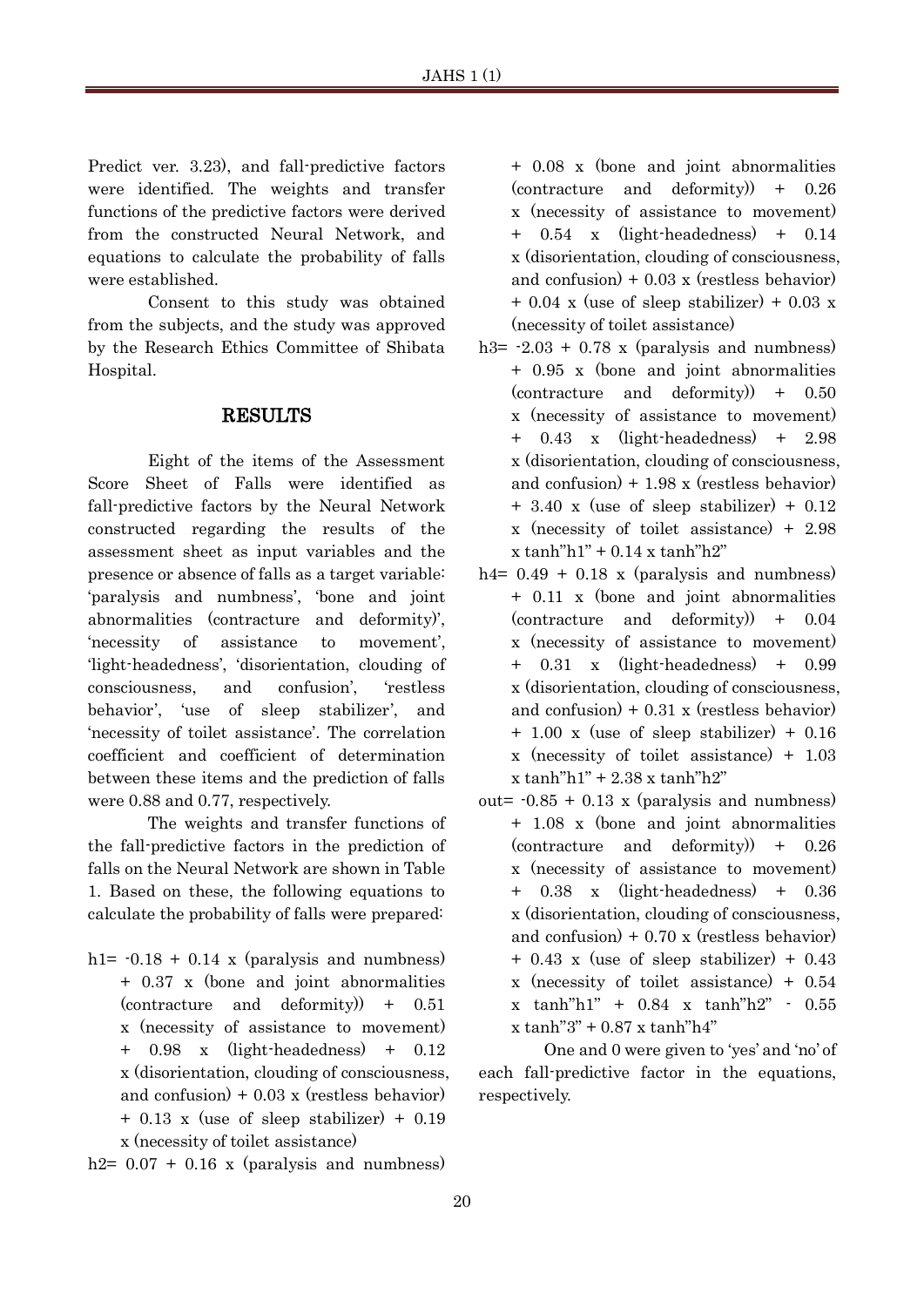|                   |                      | Correction | Paralysis or<br>numbness                            | Bone or joint<br>abnormality<br>(contracture,<br>deformity)                                | Necessity of<br>assistance for<br>movement | Light<br>headness | Disorientation,<br>clouded<br>consciousness,<br>or confusion | Restless<br>behavior | Use of sleep<br>stabilizer | Necessity of<br>toilet assistance       | h1                                                                              | h2   | h3                       | h <sub>4</sub> |  |
|-------------------|----------------------|------------|-----------------------------------------------------|--------------------------------------------------------------------------------------------|--------------------------------------------|-------------------|--------------------------------------------------------------|----------------------|----------------------------|-----------------------------------------|---------------------------------------------------------------------------------|------|--------------------------|----------------|--|
| h1                | Weight               | $-0.18$    | 0.14                                                | 0.37                                                                                       | 0.51                                       | 0.98              | 0.12                                                         | 0.03                 | 0.13                       | 0.19                                    |                                                                                 |      |                          |                |  |
|                   | Transfer<br>function | linear     | linear                                              | linear                                                                                     | linear                                     | linear            | linear                                                       | linear               | linear                     | linear                                  |                                                                                 |      |                          |                |  |
| h2                | Weight               | 0.07       | 0.16                                                | 0.08                                                                                       | 0.26                                       | 0.54              | 0.14                                                         | 0.03                 | 0.04                       | 0.03                                    | $\overline{\phantom{0}}$                                                        |      | $\overline{\phantom{0}}$ |                |  |
|                   | Transfer<br>function | linear     | linear                                              | linear                                                                                     | linear                                     | linear            | linear                                                       | linear               | linear                     | linear                                  |                                                                                 |      |                          |                |  |
| h3                | Weight               | $-2.03$    | 0.78                                                | 0.95                                                                                       | 0.50                                       | 0.43              | 2.98                                                         | 1.98                 | 3.40                       | 0.12                                    | 2.98                                                                            | 0.14 | -                        |                |  |
|                   | Transfer<br>function | linear     | linear                                              | linear                                                                                     | linear                                     | linear            | linear                                                       | linear               | linear                     | linear                                  | tanh                                                                            | tanh |                          |                |  |
|                   | Weight               | 0.49       | 0.18                                                | 0.11                                                                                       | 0.04                                       | 0.31              | 0.99                                                         | 0.31                 | 1.00                       | 0.16                                    | 1.03                                                                            | 2.38 | $\overline{\phantom{0}}$ |                |  |
| h4                | Transfer<br>function | linear     | linear                                              | linear                                                                                     | linear                                     | linear            | linear                                                       | linear               | linear                     | linear                                  | tanh                                                                            | tanh | -                        |                |  |
|                   | Weight               | $-0.85$    | 0.13                                                | 1.08                                                                                       | 0.26                                       | 0.38              | 0.36                                                         | 0.70                 | 0.43                       | 0.43                                    | 0.54                                                                            | 0.84 | 0.55                     | 0.87           |  |
| out               | Transfer<br>function | linear     | linear                                              | linear                                                                                     | linear                                     | linear            | linear                                                       | linear               | linear                     | linear                                  | tanh                                                                            | tanh | tanh                     | tanh           |  |
|                   | Classification       |            |                                                     |                                                                                            |                                            | Characteristics   |                                                              |                      |                            |                                         | <b>Revised Assessment Score Sheet of Falls</b><br>Patient's evaluation<br>Score |      |                          |                |  |
|                   |                      |            |                                                     |                                                                                            |                                            |                   |                                                              |                      |                            |                                         |                                                                                 |      |                          |                |  |
|                   | Functional           |            |                                                     | Paralysis or numbness                                                                      |                                            |                   |                                                              |                      |                            | 1                                       |                                                                                 |      |                          |                |  |
| disorder          |                      |            |                                                     | Bone or joint abnormality (contracture, deformity)<br>Necessity of assistance for movement |                                            |                   |                                                              |                      |                            |                                         | $\mathbf{1}$<br>$\mathbf{1}$                                                    |      |                          |                |  |
|                   | Activity             |            | Light headedness                                    |                                                                                            |                                            |                   |                                                              |                      | $\mathbf{1}$               |                                         |                                                                                 |      |                          |                |  |
|                   | Cognitive            |            | Disorientation, clouded consciousness, or confusion |                                                                                            |                                            |                   |                                                              |                      | $\mathbf{1}$               |                                         |                                                                                 |      |                          |                |  |
|                   | function             |            | Restless behavior                                   |                                                                                            |                                            |                   |                                                              |                      |                            | $\mathbf{1}$                            |                                                                                 |      |                          |                |  |
|                   | Drugs                |            | Sleep stabilizer<br>Necessity of toilet assistance  |                                                                                            |                                            |                   |                                                              |                      |                            | $\mathbf{1}$                            |                                                                                 |      |                          |                |  |
| Excretion<br>Note |                      |            |                                                     |                                                                                            |                                            |                   |                                                              |                      |                            | $\mathbf{1}$                            |                                                                                 |      |                          |                |  |
|                   |                      |            |                                                     |                                                                                            |                                            |                   |                                                              |                      |                            | Total<br>Probability<br>of falls        |                                                                                 |      |                          |                |  |
|                   |                      |            |                                                     | Fig. $2$                                                                                   |                                            |                   |                                                              |                      |                            | Revised Assessment Score Sheet of Falls |                                                                                 |      |                          |                |  |
| 21                |                      |            |                                                     |                                                                                            |                                            |                   |                                                              |                      |                            |                                         |                                                                                 |      |                          |                |  |

Table 1 Weights and transfer functions of fall-predictive factors

## Revised Assessment Score Sheet of Falls

| Classification | Characteristics                                     | Score                   | Patient's evaluation |  |  |  |  |
|----------------|-----------------------------------------------------|-------------------------|----------------------|--|--|--|--|
|                |                                                     |                         |                      |  |  |  |  |
| Functional     | Paralysis or numbness                               |                         |                      |  |  |  |  |
| disorder       | Bone or joint abnormality (contracture, deformity)  |                         |                      |  |  |  |  |
|                | Necessity of assistance for movement                |                         |                      |  |  |  |  |
| Activity       | Light headedness                                    |                         |                      |  |  |  |  |
| Cognitive      | Disorientation, clouded consciousness, or confusion |                         |                      |  |  |  |  |
| function       | Restless behavior                                   |                         |                      |  |  |  |  |
| Drugs          | Sleep stabilizer                                    |                         |                      |  |  |  |  |
| Excretion      | Necessity of toilet assistance                      |                         |                      |  |  |  |  |
| Note           |                                                     | Total                   |                      |  |  |  |  |
|                |                                                     | Probability<br>of falls |                      |  |  |  |  |